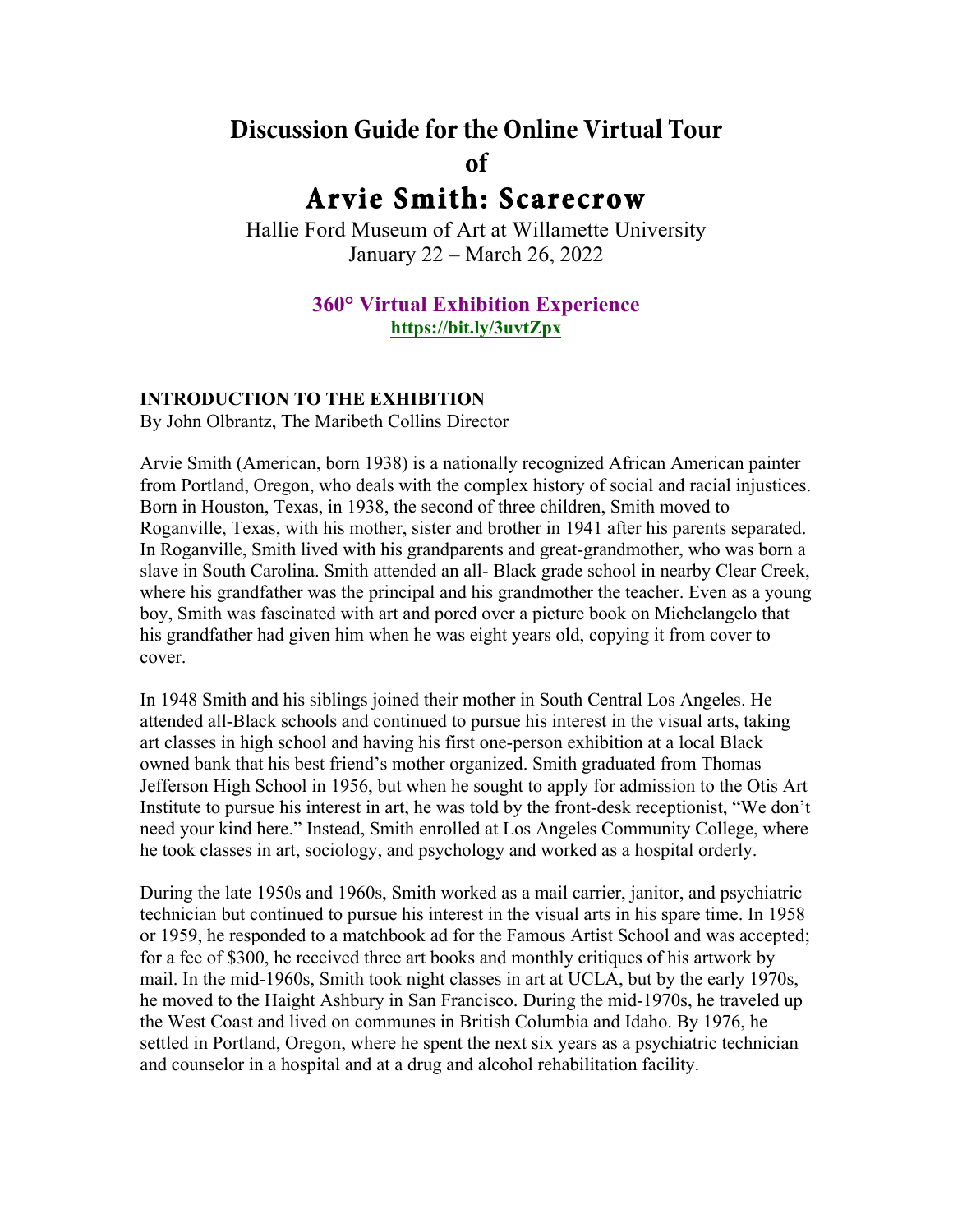In 1982, Smith fulfilled a lifelong dream by enrolling in the Pacific Northwest College of Art (PNCA) in Portland, where he received his BFA degree in 1986. During this time, he met the African American painter Robert Colescott, who would have a profound influence on the development of Smith's mature style, and studied painting and printmaking at the Studio Art Center International and Il Bisonte in Florence, Italy, where he was a teaching assistant in printmaking. He went on to earn his MFA degree from the Maryland Institute College of Art (MICA) in Baltimore in 1992, where he worked as a teaching assistant for Grace Hartigan, an abstract expressionist painter and director of the LeRoy E. Hoffberger School of Painting at MICA. Smith taught painting at MICA for a year before he finally returned to Portland in 1995 to teach at PNCA, where he served as a professor of painting until his retirement in 2014. In addition, Smith has taught at the University of Oregon and the Oregon College of Art and Craft.

Smith paints in a figurative, expressionist style. His palette is dominated by bright reds, orange-yellows, browns, and blacks—colors reminiscent of his grandmother's quilts. While his subject matter appears light and innocent and at times, downright cheerful, his work aims to convey the horrors, humiliations, and injustices that Black people have suffered in the United States over the past 450 years. Subjects range from Black stereotypes like Aunt Jemima and the Cream of Wheat chef to representations of Black performers on the Chitlin' Circuit and historically taboo subjects like interracial relationships. Other topics include Smith's African ancestry, slavery, the KKK, and the Jim Crow South. As the artist has commented, "I speak unfettered of my perception of the Black experience. By critiquing atrocities and oppressions and creating images that foment dialogue, I hope my work makes repeating those atrocities and injustices less likely. These are the reasons I paint."

Over the years, Smith has been featured in a number of important solo and group exhibitions throughout the United States, and his works can be found in many public and private collections, including the Portland Art Museum, the Hallie Ford Museum of Art, Oregon State University, the University of Maryland Global Campus, the Petrucci Family Foundation Collection of African American Art, the Delaware Museum of Art, the Lewis Museum of Maryland African American History and Culture, the Lauren Rogers Museum of Art, the Nelson Mandela Estate, and others. In 2017, Smith was a recipient of a Governor's Art Award from the State of Oregon; in 2018, he received an honorary doctorate from PNCA; and in the spring of 2022, he will be included in a group exhibition of African American artists at the Venice Biennale in Italy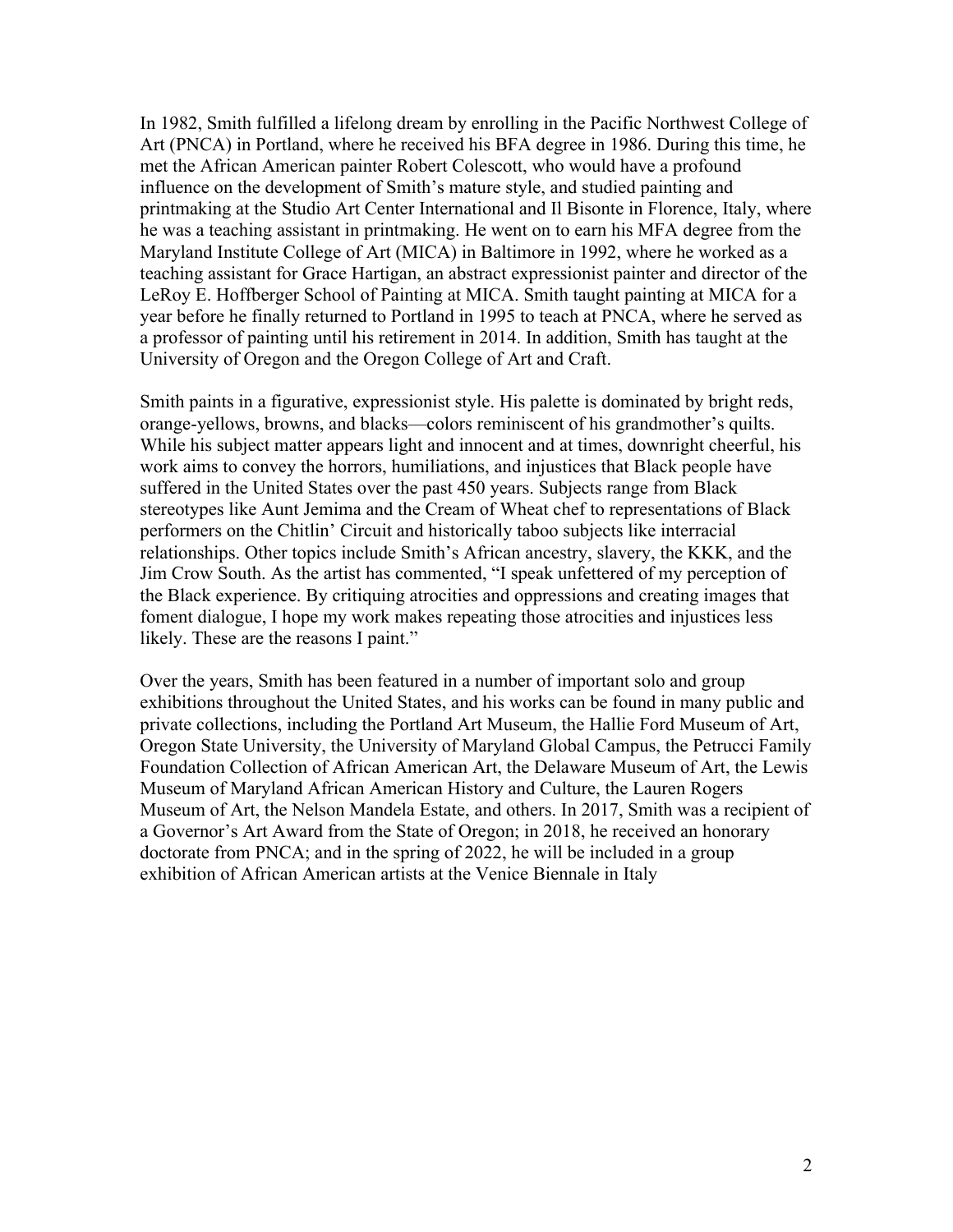#### **ARTIST STATEMENT**

For the entirety of my career, I have sought to transform the African American experience into provocative paintings that depict deep sympathy for the dispossessed and marginalized in search for beauty, meaning, and equality. I draw from my personal experiences, and present day and historical omissions, violations, and contributions of African Americans. My time growing up in the Jim Crow South laid the blueprint for my life as an artist.

The colors of my grandmother's quilts and African rhythms embedded in African music form the palette for my paintings. From my travels in West Africa, I am impressed by the parallels of the sounds, smells, and images of the Black South and Africa. I draw inspiration from artists like Romare Bearden, Michael Rae Charles, Robert Colescott, Grace Hartigan, Thomas Hart Benton, Palmer Hayden, Jacob Lawrence, Kerry James Marshall, Horace Pippin, Diego Rivera, and Charles White.

Through art there is a freedom and my intent is to address ideas and concerns that affect our humanity. I speak unfettered of my perception of the Black experience. By critiquing atrocities and oppression, by creating images that foment dialogue, I hope my work makes the repeat of those atrocities and injustices less likely. These are the reasons I paint.

*Arvie Smith*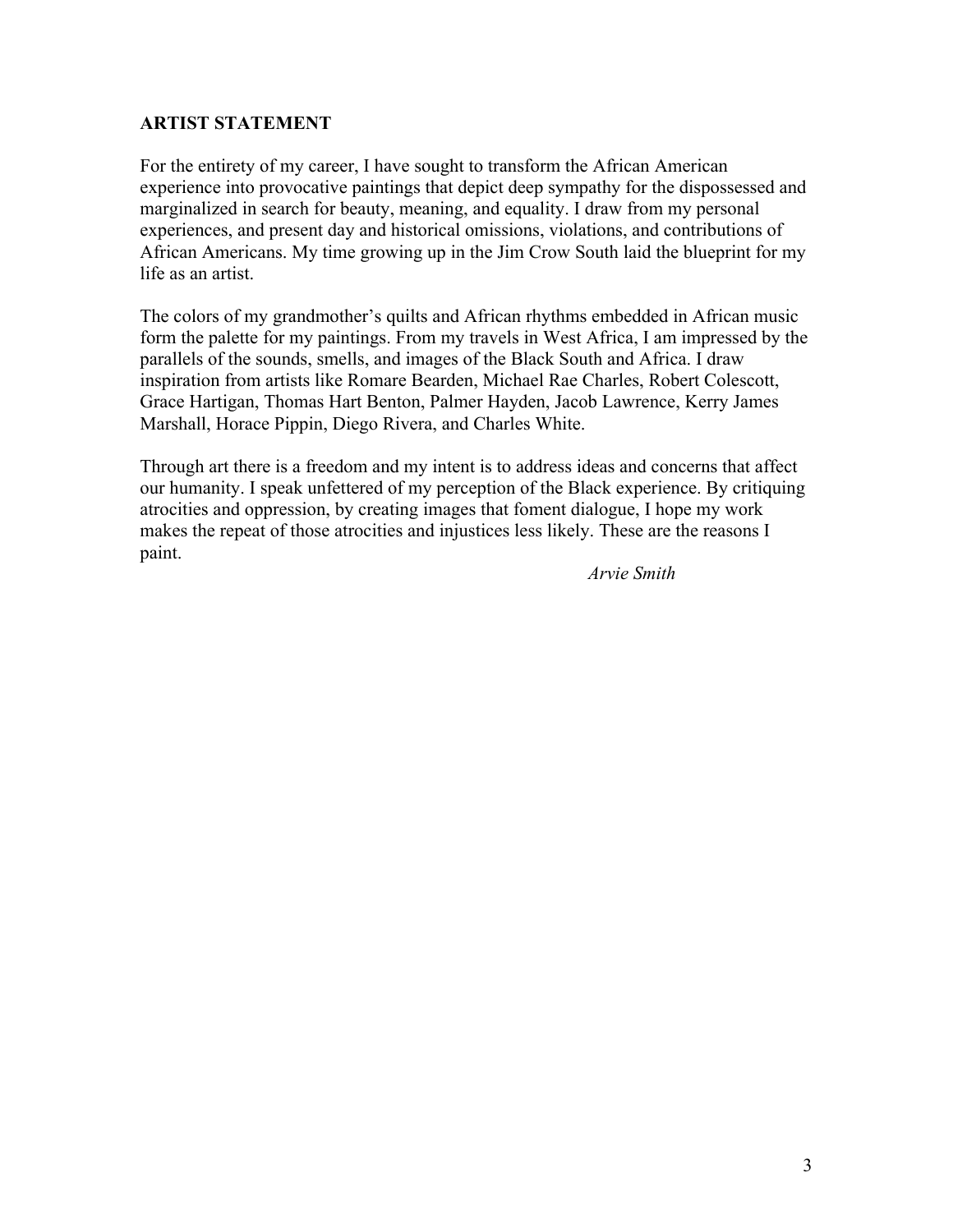## **LOOKING AT THE WORK OF ARVIE SMITH**

Focus on a few works in the exhibition – don't try to look at or talk about everything in the exhibition.

- **•** Describe what you see here.
- ! How has the artist used the elements of art (lines, color, shape, form, texture, space, etc.) and the principals of art (the way it is organized, i.e., pattern, contrast, balance, proportion, unity, rhythm, variety, emphasis)?
	- $\Box$  Where does your eye go first? Why?
	- $\Box$  How does your eye move around the painting is it led by color? By shape? By pattern? By size?
	- $\Box$  Describe the color has the artist used it realistically or more expressively (for example: a red face for anger or passion, a green face for envy). Does it create a certain mood?
	- $\Box$  Are the forms and figures flat or modeled? Do they appear realistic? How does the artist's use of line, shape and color contribute to this effect?
	- $\Box$  Where do the forms and figures exist in space (foreground, background, on different planes, etc.)?
- What do you think is happening in the work?
	- $\Box$  Is the work realistic or dreamlike? Or both? Explain.
	- $\Box$  Is there one figure (or figures) that is the focus of the work? What makes it stand out? Size? Color? Facial expression (or lack of facial expression)? Gesture?
	- $\Box$  What is the mood of the work? How has the artist created it?
	- $\Box$  Does there appear to be a relationship between the figures in the work? Explain.
		- o Do they seem to be interacting? Share the same space?
		- o Why do you think he put these figures together? Do they seem to inhabit the same "story?"
		- o Does there seem to be more than one story or scene? If so, are they related? Explain.
	- □ What objects, figures, and/or symbols has the artist included?
		- o What do you think they mean to the artist? Have you seen them in other works in the exhibition? Does the way he has used them in other works contribute to your understanding of them?
		- o Does the setting give you a clue as to their meaning?
		- o What do *you* think they could mean? What are your own associations with them? Are they personal? Cultural or historical? Do your own associations influence your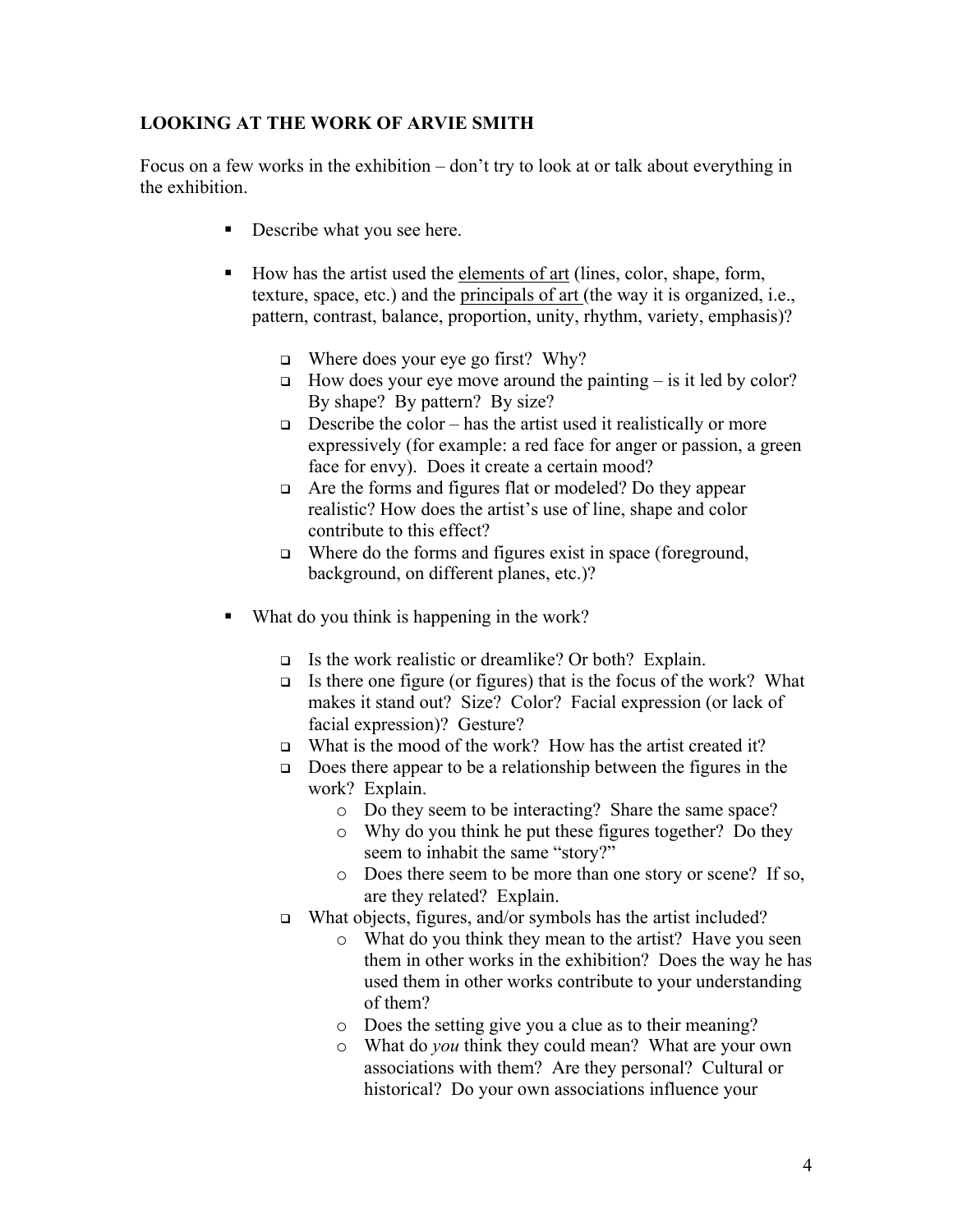interpretation of them? Of the meaning of the work as a whole? Explain.

- $\Box$  Has the way the artist used the elements of art (lines, color, shape, form, texture, space, etc.) and the principals of art (the way it is organized, i.e., pattern, contrast, balance, proportion, unity, rhythm, variety, emphasis) contributed to your interpretation of the work? Explain.
- $\Box$  Does the title influence your interpretation of the work? Explain.

### **Further Discussion:**

- What images, figures, and symbols do you see repeated in Arvie Smith's work? How does he address cultural stereotypes, including demeaning representations of Black people?
- What themes do you see repeated?
- Discuss the following artist's quote as it relates to a work, or works, in the exhibition:

"My work is informed by public discourse, advertising, news media, pop culture, and daily micro-aggressive assaults on Black people. My paintings reveal normalized and commonly accepted inequities born out of privilege based solely on skin tone. I intend to expose and flip narratives designed to interfere with truth, advancement, and release from the chains that have given rise to a dominance hierarchy."

• Arvie Smith describes his works as "provocative," saying, "My voice is art. I try to use it to engage people to maybe think differently. In using that voice, I try to do it in a way that people will hear it." What role does Smith's work play in the current conversation about race? What is the overall message in Arvie Smith's work?